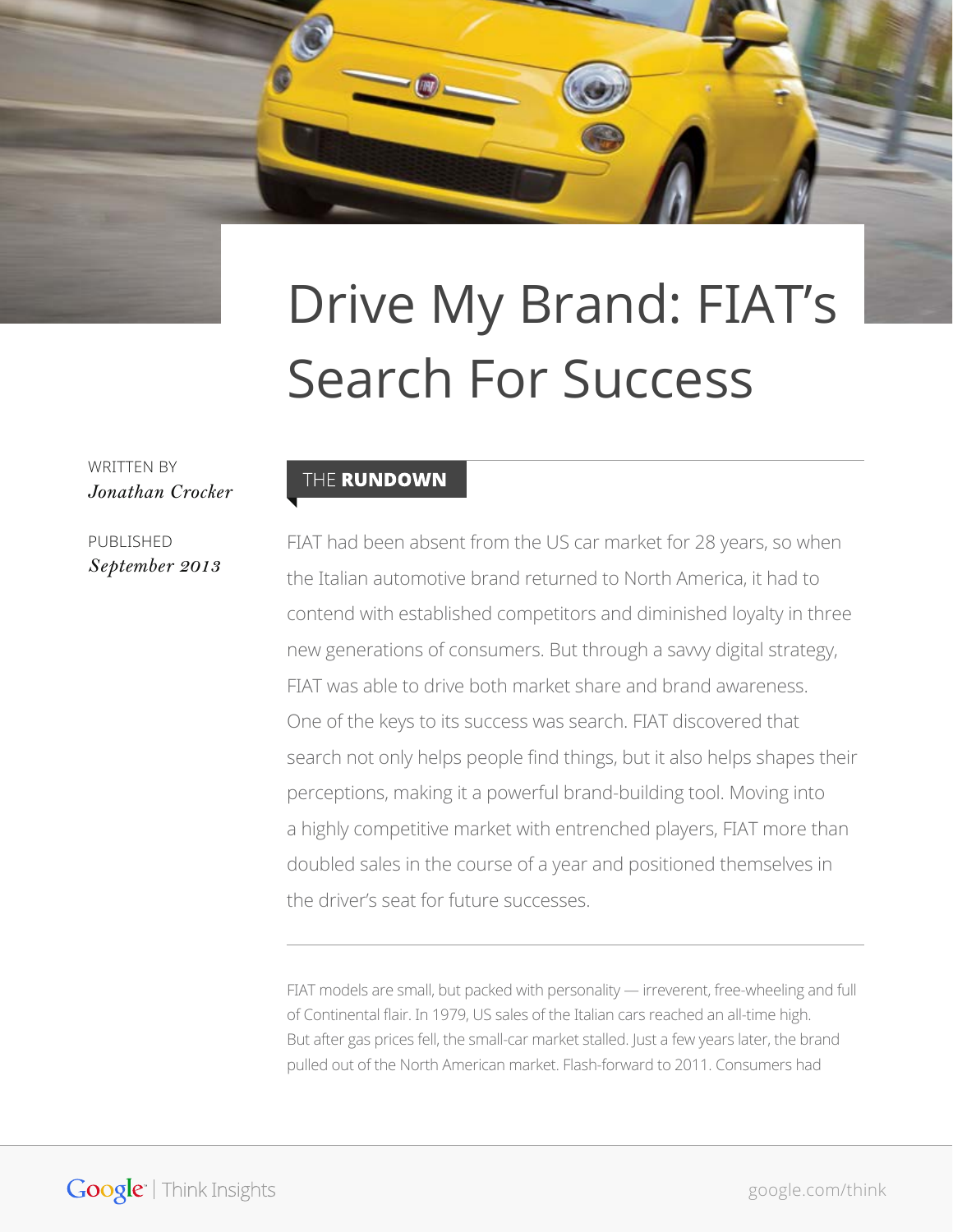become more eco-conscious and small cars were once again in demand. FIAT was ready to zoom back into Stateside showrooms.

But as the world's sixth-largest car company revved up to regain its status among US consumers, it faced some serious obstacles in the road ahead. FIAT was entering a tough small-car market dominated by big competitors such as Honda, Toyota, Nissan, Chevrolet and MINI. What's more, that three-decade absence had created a large group of car buyers who were not familiar with the brand.

"After being out of the US market for 28 years, the challenge was to introduce the brand to generations (Gen X and Y) that had little to no awareness of the FIAT brand, and to rekindle the baby boomers who remember FIAT from their youth," says Casey Hurbis, Head of Communications, FIAT Brand North America. "There's not a day that goes by when I don't have a baby boomer recall a fond memory of FIAT."

But times had changed. "Introducing a brand into the market has become much more complex with media fragmentation and the way in which we consume media today," says Hurbis. "We need a holistic approach, whether we're building awareness or speaking with someone who's moving along the purchase path."

#### Searching for **digital success**

With this in mind, FIAT turned to digital, which let them be agile and imaginative, just like its cars. One of the keys to jump-starting the brand was search. They adopted a two-fold approach: bid on specific "retention" or "branded" terms ("FIAT", "Abarth", "FIAT 500") to connect with people already looking for them, as well as broader "segment" or "category" terms ("small car", "compact car", "city car") to get the attention of new customers and undecided shoppers.

"Retention terms bring the highest yield at the lowest cost," explains Susan Thomson, Director of Media & Social Media, Chrysler Group LLC. "But we invest in our segment terms to ensure we capture undecided shoppers throughout their purchase process. We work to have the most relevant ad copy and we're constantly optimizing based on what customers are searching so we match up with their needs."

### Baby, you can **drive my brand**

Most companies believe that people only use search to find information, but FIAT discovered that it's also a powerful way to increase brand awareness and influence perception of a brand.

Google partnered with Ipsos to conduct a Brand Value of Search study to measure the impact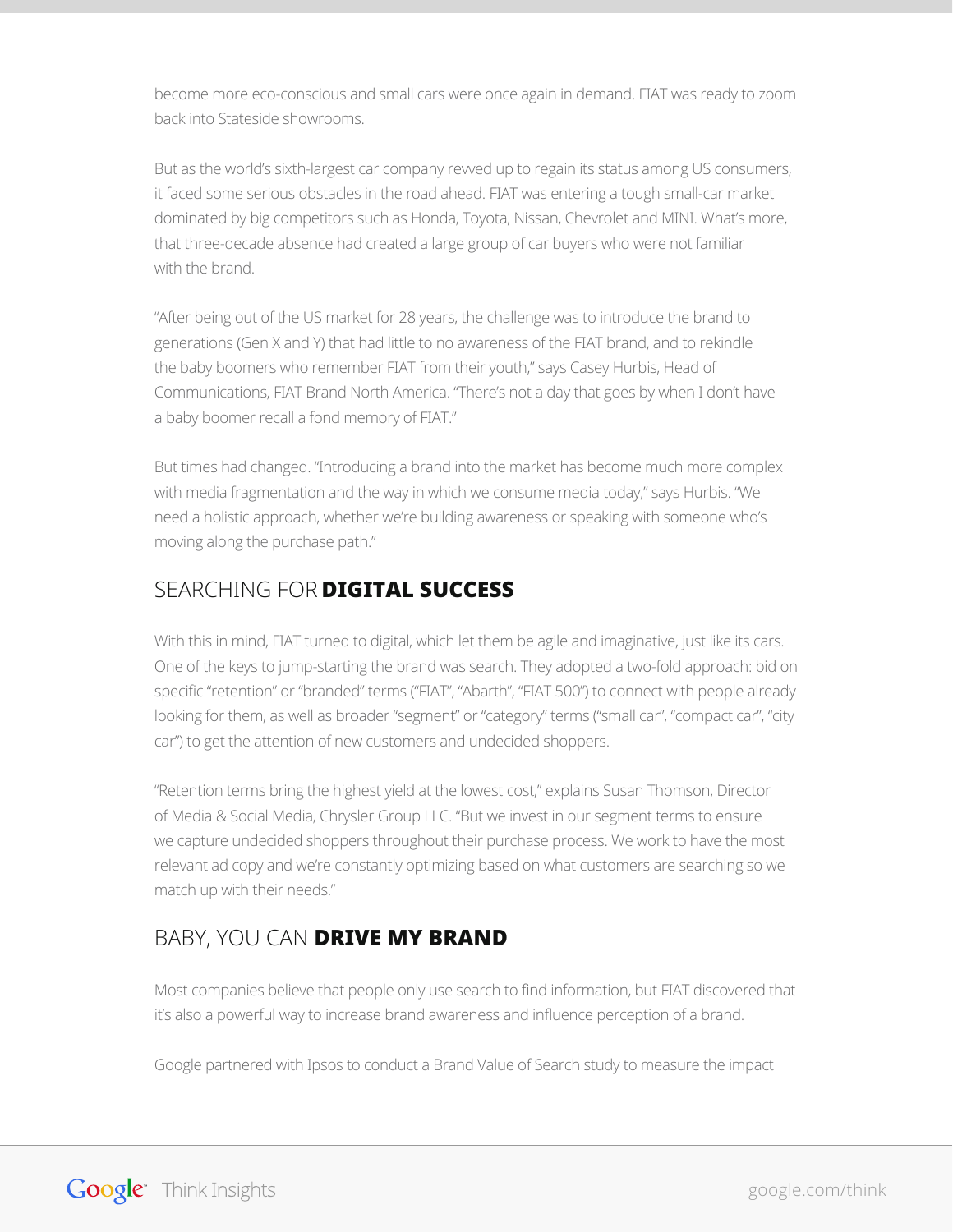on brand awareness and perception of FIAT being present when customers are searching on segment terms. This study was performed on both desktop and mobile platforms by surveying users who searched the term "small car" on Google.com.

On desktop, there was a 127% increase in people's total unaided recall of FIAT when the brand was present. Mobile users had a greater unaided awareness of FIAT overall, but their ability to recall the brand off the top of their heads still increased 35% when FIAT was seen at the top sponsored position on a mobile search result.

## *FIAT's presence on the search results page really helped drive undecided shoppers' consideration of the brand.*

What's more, the FIAT brand's top-spot sponsored position on mobile and desktop even lowered the perception of some competitors' market status and quality. One third of small car shoppers now saw FIAT as a market leader and a status-setter in high-quality small cars. Creative optimization lent a helping hand here, too. They tested two versions of the desktop ad and found that one which played on the FIAT brand's Italian roots had a better impact on brand and competitor perception.

"While we understood the value of segment search in driving engagement, we were pleasantly surprised to also see a lift in FIAT brand measures thanks to search impressions alone," says Thomson. "Through our presence on the search results page on small car queries, the FIAT brand's awareness and favorability increased and it really helped drive undecided shoppers' consideration of the brand."

Of course, the user doesn't stop at the search page. FIAT has dedicated a lot of focus in making sure the destination page is an engaging experience for the entering user. Recognizing the growth in mobile, FIAT recently performed a total reboot on its mobile site that focuses on the intentions and habits of a mobile auto shopper.

#### Shifting gears, **switching devices**

One of the FIAT brand's most significant findings was its success in driving new brand awareness through different devices used by multi-screen shoppers. They discovered that people searching on mobile are a very different and very desirable audience: their awareness of FIAT was greater, they were more likely to see FIAT as a market leader compared to competitors and, as mentioned above, this perception increased when they saw the brand in the top search position.